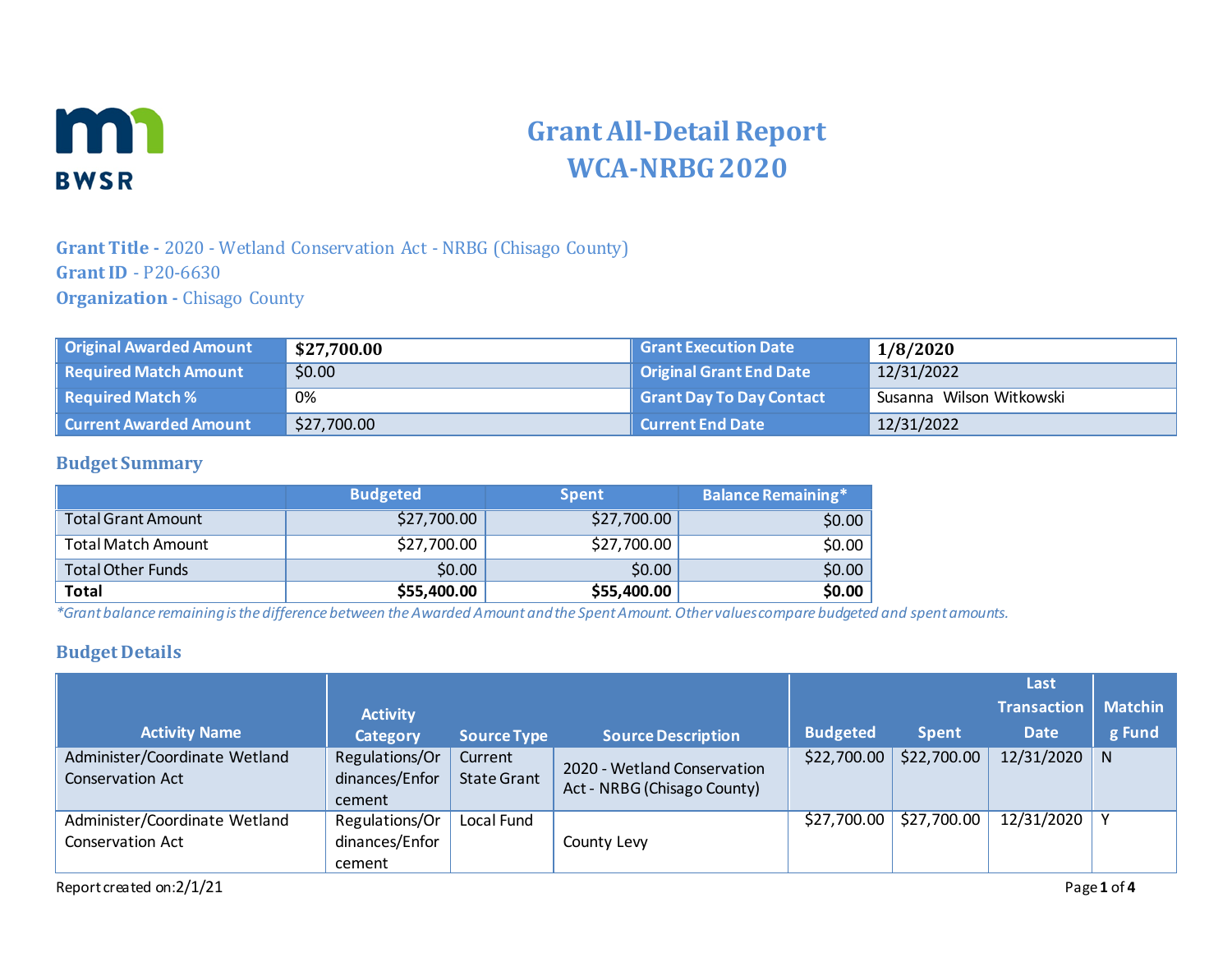|                                |                 |                    |                             |                 |              | Last               |                |
|--------------------------------|-----------------|--------------------|-----------------------------|-----------------|--------------|--------------------|----------------|
|                                | <b>Activity</b> |                    |                             |                 |              | <b>Transaction</b> | <b>Matchin</b> |
| <b>Activity Name</b>           | Category        | <b>Source Type</b> | <b>Source Description</b>   | <b>Budgeted</b> | <b>Spent</b> | <b>Date</b>        | g Fund         |
| Transfer Funds to Chisago SWCD | Agricultural    | Current            | 2020 - Wetland Conservation | \$5,000.00      | \$5,000.00   | $12/31/2020$ N     |                |
|                                | Practices       | <b>State Grant</b> | Act - NRBG (Chisago County) |                 |              |                    |                |

# **Activity Details Summary**

| <b>Activity Details</b> | Total Action Count   Total Activity Mapped | <b>Proposed Size / Unit</b> | <b>Actual Size / Unit</b> |
|-------------------------|--------------------------------------------|-----------------------------|---------------------------|
|                         |                                            |                             |                           |
| .<br>$\sim$             |                                            |                             |                           |

#### **Proposed Activity Indicators**

| <b>Activity Name</b> | Indicator Name | Value & Units | <b>Waterbody   Calculation Tool</b> | Comments |
|----------------------|----------------|---------------|-------------------------------------|----------|
|                      |                |               |                                     |          |

# **Final Indicators Summary**

| <b>Indicator Name</b> | <b>Total Value</b> | <b>Unit</b> |
|-----------------------|--------------------|-------------|
|                       |                    |             |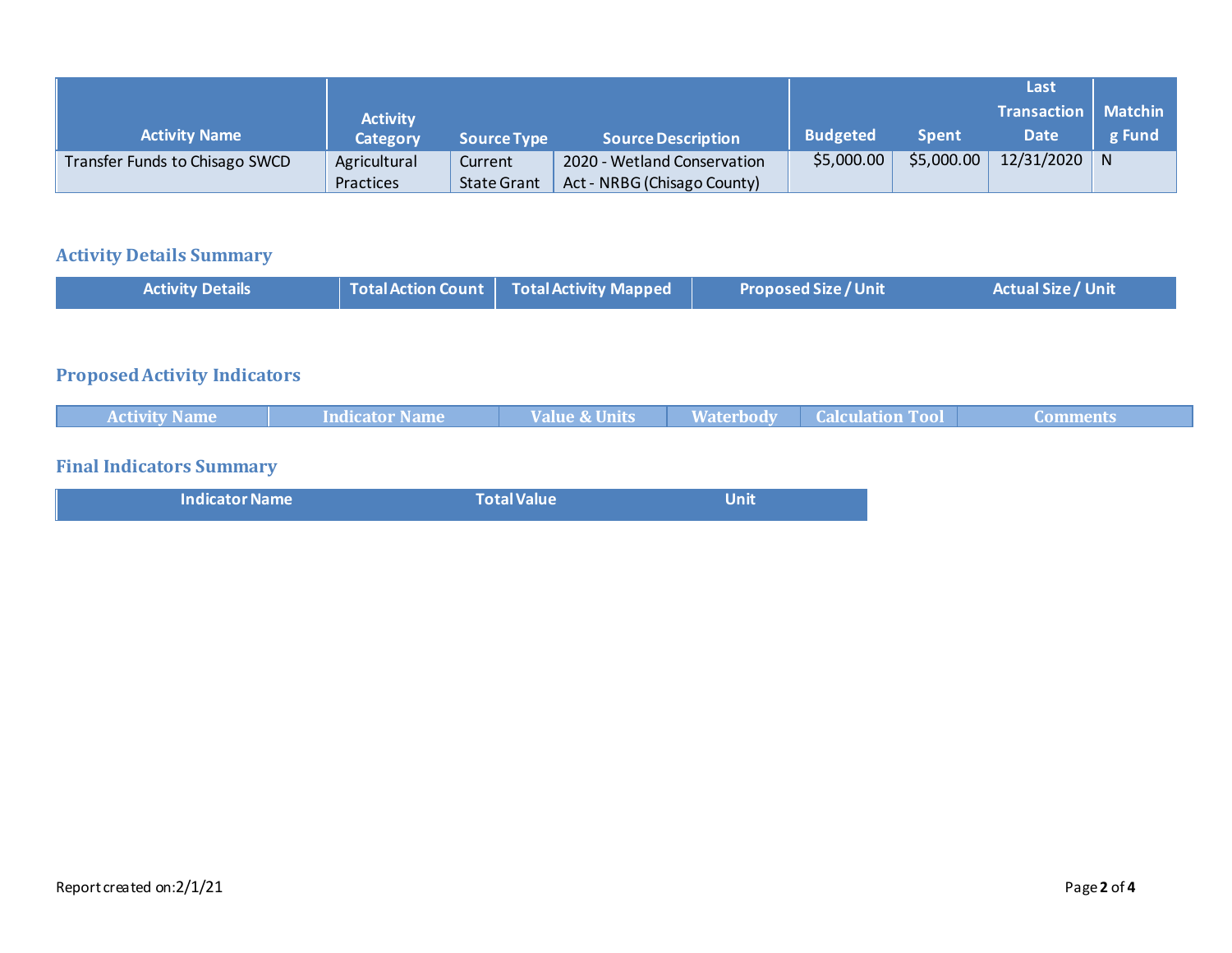# **Grant Activity**

|                             | Grant Activity - Administer/Coordinate Wetland Conservation Act                                                                                                                                                                                                                                                                                                                                                                                                                                                                                                                                                                                                                                                                                                                                                                                                                                                                                                                                                                                                                                                                                                                                                                           |                 |           |  |
|-----------------------------|-------------------------------------------------------------------------------------------------------------------------------------------------------------------------------------------------------------------------------------------------------------------------------------------------------------------------------------------------------------------------------------------------------------------------------------------------------------------------------------------------------------------------------------------------------------------------------------------------------------------------------------------------------------------------------------------------------------------------------------------------------------------------------------------------------------------------------------------------------------------------------------------------------------------------------------------------------------------------------------------------------------------------------------------------------------------------------------------------------------------------------------------------------------------------------------------------------------------------------------------|-----------------|-----------|--|
| <b>Description</b>          | Minnesota Wetland Conservation Act Administrative duties.                                                                                                                                                                                                                                                                                                                                                                                                                                                                                                                                                                                                                                                                                                                                                                                                                                                                                                                                                                                                                                                                                                                                                                                 |                 |           |  |
| <b>Category</b>             | REGULATIONS/ORDINANCES/ENFORCEMENT                                                                                                                                                                                                                                                                                                                                                                                                                                                                                                                                                                                                                                                                                                                                                                                                                                                                                                                                                                                                                                                                                                                                                                                                        |                 |           |  |
| <b>Start Date</b>           | $1$ -Jan-20                                                                                                                                                                                                                                                                                                                                                                                                                                                                                                                                                                                                                                                                                                                                                                                                                                                                                                                                                                                                                                                                                                                                                                                                                               | <b>End Date</b> | 31-Dec-20 |  |
| <b>Has Rates and Hours?</b> | No                                                                                                                                                                                                                                                                                                                                                                                                                                                                                                                                                                                                                                                                                                                                                                                                                                                                                                                                                                                                                                                                                                                                                                                                                                        |                 |           |  |
| <b>Actual Results</b>       | 2020 saw a further increase to Wetland Conservation Act (WCA) applications, particularly in the arena of "wetland<br>delineation reviews". The Wetland Specialist saw to 18 alleged wetland violations and four actual wetland violations and<br>resolved two lingering wetland restoration orders from 2019. The wetland specialist evaluated several pond applications<br>which all required site visits and subsequent wetland permits. The wetland specialist issues and monitors the shoreland<br>grade and fill permits, in 2020 there were 7 applications. The position is also responsible for commenting on the DNR<br>public water permits if necessary of which there was one on a related grade and fill permit.<br>The wetland specialist serves as the Chisago County Agricultural, Weed and Ditch Inspector. As a result of the re-<br>determination of county ditch benefits and the reestablishment of drainage system records, 2020 saw a busy ditch<br>inspection year. The wetland specialist continues to oversee the maintenance of the Chisago County public and private<br>ditch and drainage system for functionality and adherence to the drainage code and the Wetland Conservation Act<br>drainage standards. |                 |           |  |
|                             | Chisago County received several solar garden and subdivision applications and all of which required wetland delineation<br>reports. The wetland specialist is responsible for verifying and approving each one of these delineation reports. 2020 also<br>saw development and housing starts increase to numbers typical of the pre-recession years. As such delineation<br>concurrance has increased in that arena as well.<br>The Wetland Specialist continued to work with the Chisago Lakes Lake Improvement District, the Comfort Lake Watershed<br>District, the county attorney and the DNR to facilitate the necessary permitting to maintain drainage and pursue water<br>quality projects within the system.                                                                                                                                                                                                                                                                                                                                                                                                                                                                                                                    |                 |           |  |